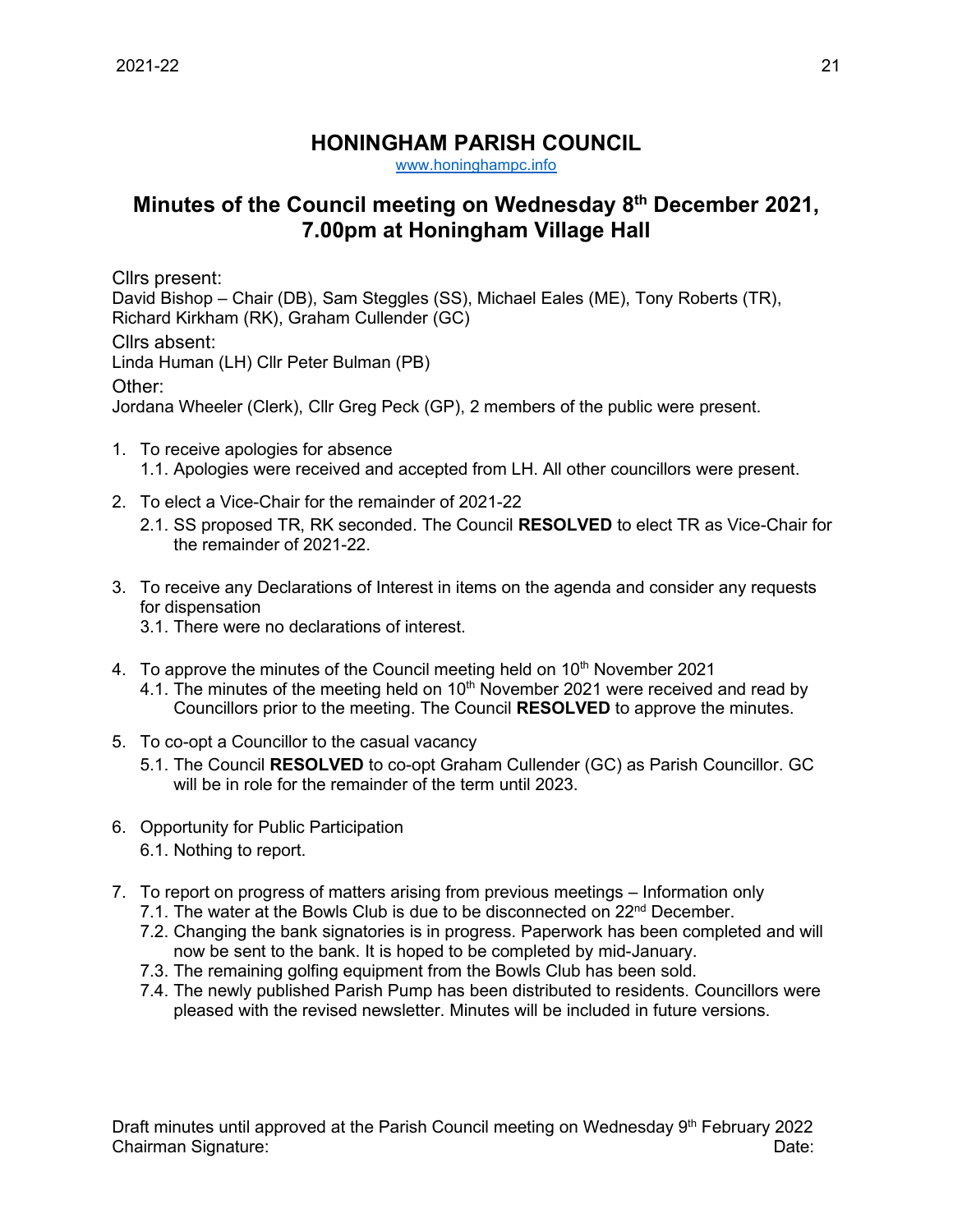- 8. Finance
	- 8.1. To review and approve the bank reconciliation for Nov 2021
		- 8.1.1. There were no payments to approve. The Council reviewed the bank reconciliation, no questions were raised.
	- 8.2. To approve the final budget and precept for 2022-23
		- 8.2.1. The village maintenance budget has been increased to £1000. The draft tax base has reduced by 1. Overall, this would lead to a band D property seeing a 5% increase in the precept. The proposed precept is £9330. The Council **RESOLVED** to approve the budget for 2022-23. The Council **RESOLVED** to approve the precept of £9330 for 2022-23.
- 9. To consider a response to the proposal by Latimer for a new settlement at Honingham **Thorpe** 
	- 9.1. It was noted both GP and PB oppose the settlement, citing it being too big and in the wrong location. There are 2 other sites in Norfolk also being considered.
	- 9.2. TR was opposed to the settlement, however if it were to go ahead it would be important for the village to try and get as much out of the development as possible. Whilst plans are in development it is important to see how the Council can influence changes so that impact on the village is reduced. GC noted that once planning permission is given developers often go back on their proposals citing them no longer being viable. TR is keen to keep an open dialogue with Latimer throughout the process. **ACTION** – Email Latimer regarding the Councils opposition to the settlement but to keep dialogue open.
- 10. To consider liaising with local Councils in response to proposals for a new settlement
	- 10.1. The Council felt it was important to have a united front in relation to the proposals for a new settlement at Honingham Thorpe. The Council agreed TR would liaise with Colton and Marlingford and Barford. DB is available to support TR.
- 11. To consider a response to the following planning application;
	- 11.1. Application 20212033 Two storey side & rear extensions. Single storey rear extension. New front porch. New dormer to front elevation. New roof lantern to existing flat roof rear extension. Cladding to existing rear extension. 22 Mill Lane, Honingham
		- 11.1.1. The application is altered plans from a previous planning application. TR noted it would support residents to stay in the village. The Council **RESOLVED** they had no objections to application 20212033.
- 12. To receive an update from the Food Hub Liaison meeting
	- 12.1. RK noted there was nothing further to report.
	- 12.2. RK gave a further update from the recent Norwich Western Link (NWL) Local Liaison group meeting. The closure of Honingham Lane north of the Merry Hill crossroads was proposed by National Highways for 6 months only between the construction of the A47 and the NWL. The Norwich Western Link project team are now proposing this closure is made permanent. Traffic mitigation to areas north of the NWL were discussed, none of the mitigations discussed would impact Honingham.